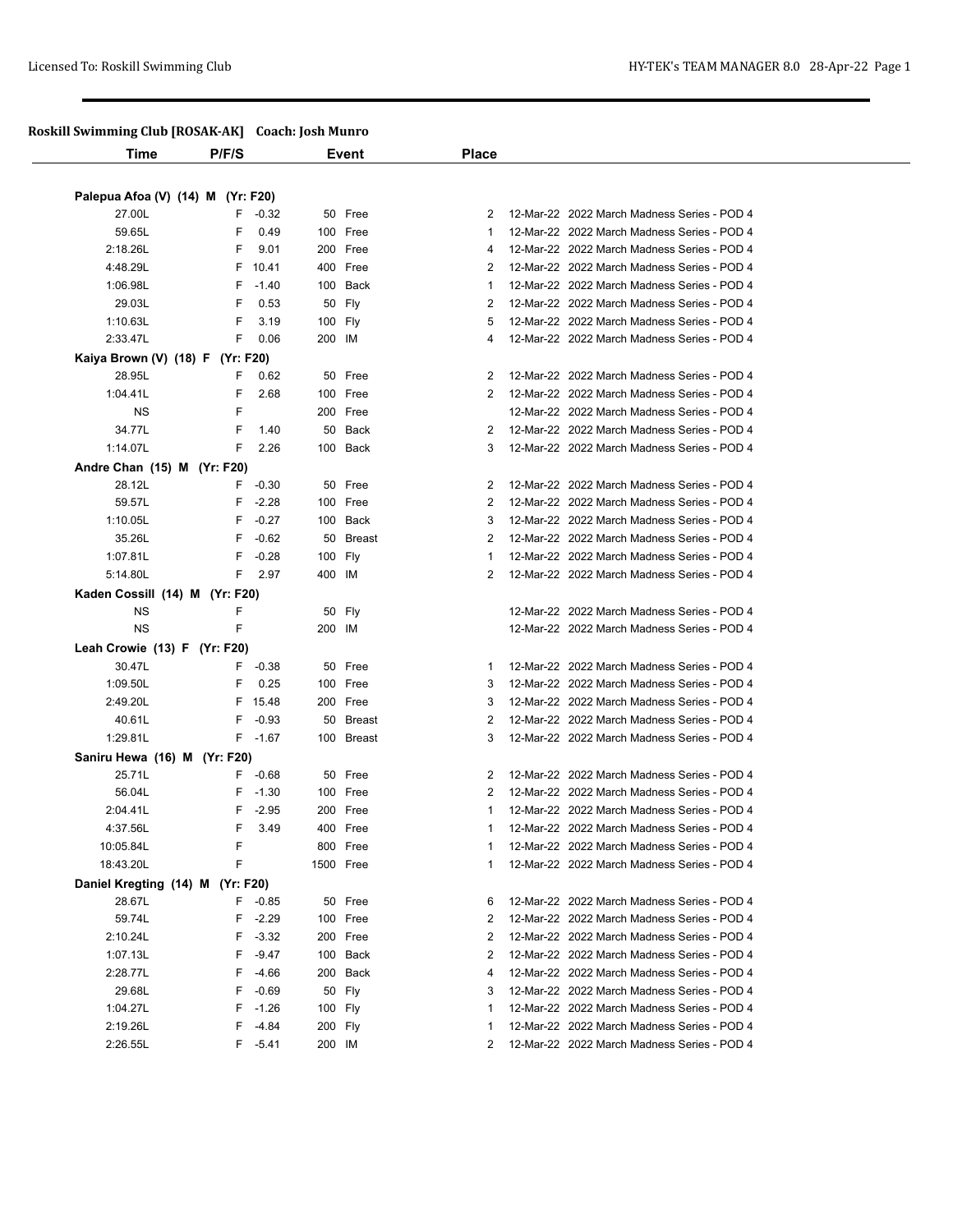| Astrid Kyle (17) F (Yr: F20)<br>5:05.77L |               |           |            |    |                                             |
|------------------------------------------|---------------|-----------|------------|----|---------------------------------------------|
|                                          |               |           |            |    |                                             |
|                                          |               |           |            |    |                                             |
|                                          | F<br>11.33    | 400 Free  |            | 2  | 12-Mar-22 2022 March Madness Series - POD 4 |
| <b>NS</b>                                | F             | 800 Free  |            |    | 12-Mar-22 2022 March Madness Series - POD 4 |
| 19:42.00L                                | F<br>24.72    | 1500 Free |            | 3  | 12-Mar-22 2022 March Madness Series - POD 4 |
| 1:28.16L                                 | F<br>0.16     |           | 100 Breast |    | 12-Mar-22 2022 March Madness Series - POD 4 |
| ΝS                                       | F             |           | 200 Breast |    | 12-Mar-22 2022 March Madness Series - POD 4 |
| ΝS                                       | F             | 100 Fly   |            |    | 12-Mar-22 2022 March Madness Series - POD 4 |
| 2:40.41L                                 | F<br>0.58     | 200       | IM         | 2  | 12-Mar-22 2022 March Madness Series - POD 4 |
| 5:38.86L                                 | F<br>$-9.24$  | 400 IM    |            | 2  | 12-Mar-22 2022 March Madness Series - POD 4 |
| Nemanya Markovich (13) M                 | (Yr: F20)     |           |            |    |                                             |
| 57.76L                                   | $-6.02$<br>F. | 100 Free  |            | 1  | 12-Mar-22 2022 March Madness Series - POD 4 |
| 1:07.56L                                 | F<br>$-4.53$  | 100 Back  |            |    | 12-Mar-22 2022 March Madness Series - POD 4 |
| 34.56L                                   | F<br>$-1.60$  |           | 50 Breast  |    | 12-Mar-22 2022 March Madness Series - POD 4 |
| 1:14.35L                                 | F<br>$-3.35$  |           | 100 Breast | 1  | 12-Mar-22 2022 March Madness Series - POD 4 |
| 2:40.25L                                 | F<br>$-5.19$  |           | 200 Breast | 1  | 12-Mar-22 2022 March Madness Series - POD 4 |
| 30.06L                                   | F<br>$-0.87$  | 50        | Fly        | 1  | 12-Mar-22 2022 March Madness Series - POD 4 |
| ΝS                                       | F             | 100 Fly   |            |    | 12-Mar-22 2022 March Madness Series - POD 4 |
| 2:22.06L                                 | F -10.73      | 200       | IM         |    | 12-Mar-22 2022 March Madness Series - POD 4 |
| 5:02.90L                                 | $F - 12.85$   | 400 IM    |            |    | 12-Mar-22 2022 March Madness Series - POD 4 |
| Ethan Stocks (14) M (Yr: F20)            |               |           |            |    |                                             |
| ΝS                                       | F             | 50 Free   |            |    | 12-Mar-22 2022 March Madness Series - POD 4 |
| 2:05.23L                                 | F.<br>$-1.51$ | 200 Free  |            | 1  | 12-Mar-22 2022 March Madness Series - POD 4 |
| 9:22.28L                                 | F 10.02       | 800 Free  |            |    | 12-Mar-22 2022 March Madness Series - POD 4 |
| 17:24.14L                                | $F - 10.60$   | 1500 Free |            | -1 | 12-Mar-22 2022 March Madness Series - POD 4 |
| 29.87L                                   | F<br>$-0.43$  |           | 50 Back    | 1  | 12-Mar-22 2022 March Madness Series - POD 4 |
| <b>NS</b>                                | F             | 100 Back  |            |    | 12-Mar-22 2022 March Madness Series - POD 4 |
| 2:18.50L                                 | F<br>1.43     | 200       | Back       | 1  | 12-Mar-22 2022 March Madness Series - POD 4 |
| 2:21.54L                                 | F<br>1.32     | 200       | IM         | 1  | 12-Mar-22 2022 March Madness Series - POD 4 |
| 4:57.12L                                 | F-19.93       | 400 IM    |            | 1  | 12-Mar-22 2022 March Madness Series - POD 4 |
| Grace-Avei Tea (15) F (Yr: F20)          |               |           |            |    |                                             |
| 31.45L                                   | F.<br>0.76    | 50 Free   |            | 5  | 12-Mar-22 2022 March Madness Series - POD 4 |
| 1:08.11L                                 | F<br>2.70     | 100 Free  |            | 3  | 12-Mar-22 2022 March Madness Series - POD 4 |
| 2:33.93L                                 | F<br>11.36    | 200 Free  |            | 3  | 12-Mar-22 2022 March Madness Series - POD 4 |
| 37.79L                                   | F<br>0.50     |           | 50 Back    |    | 12-Mar-22 2022 March Madness Series - POD 4 |
| 41.29L                                   | F<br>1.33     |           | 50 Breast  | 2  | 12-Mar-22 2022 March Madness Series - POD 4 |
| 1:31.53L                                 | F<br>1.58     |           | 100 Breast | 2  | 12-Mar-22 2022 March Madness Series - POD 4 |
| 34.32L                                   | F<br>$-0.30$  | 50 Fly    |            | 2  | 12-Mar-22 2022 March Madness Series - POD 4 |
| Laura Watts (14) F (Yr: F20)             |               |           |            |    |                                             |
| 1:05.74L                                 | $-0.40$<br>F. | 100 Free  |            | 3  | 12-Mar-22 2022 March Madness Series - POD 4 |
| 2:24.83L                                 | F -20.31      | 200 Free  |            | 4  | 12-Mar-22 2022 March Madness Series - POD 4 |
| 33.51L                                   | $F - 1.49$    | 50 Fly    |            | 3  | 12-Mar-22 2022 March Madness Series - POD 4 |
| 1:15.76L                                 | F.<br>$-1.72$ | 100 Fly   |            | 2  | 12-Mar-22 2022 March Madness Series - POD 4 |
| 5:53.83L                                 | F<br>$-5.50$  | 400 IM    |            | 2  | 12-Mar-22 2022 March Madness Series - POD 4 |
| Alex Winn (15) F (Yr: F20)               |               |           |            |    |                                             |
| 30.38L                                   | F<br>$-0.12$  | 50 Free   |            | 4  | 12-Mar-22 2022 March Madness Series - POD 4 |
| 1:06.69L                                 | F<br>$-0.74$  | 100 Free  |            | 2  | 12-Mar-22 2022 March Madness Series - POD 4 |
| 2:25.48L                                 | F<br>$-5.20$  | 200 Free  |            | 2  | 12-Mar-22 2022 March Madness Series - POD 4 |
| 33.95L                                   | F<br>$-0.37$  |           | 50 Back    | 1  | 12-Mar-22 2022 March Madness Series - POD 4 |
| 1:13.18L                                 | F<br>0.03     | 100 Back  |            | 2  | 12-Mar-22 2022 March Madness Series - POD 4 |
| 2:37.75L                                 | F<br>0.07     | 200 Back  |            |    | 12-Mar-22 2022 March Madness Series - POD 4 |
|                                          | F<br>$-4.70$  | 50 Fly    |            | 3  | 12-Mar-22 2022 March Madness Series - POD 4 |